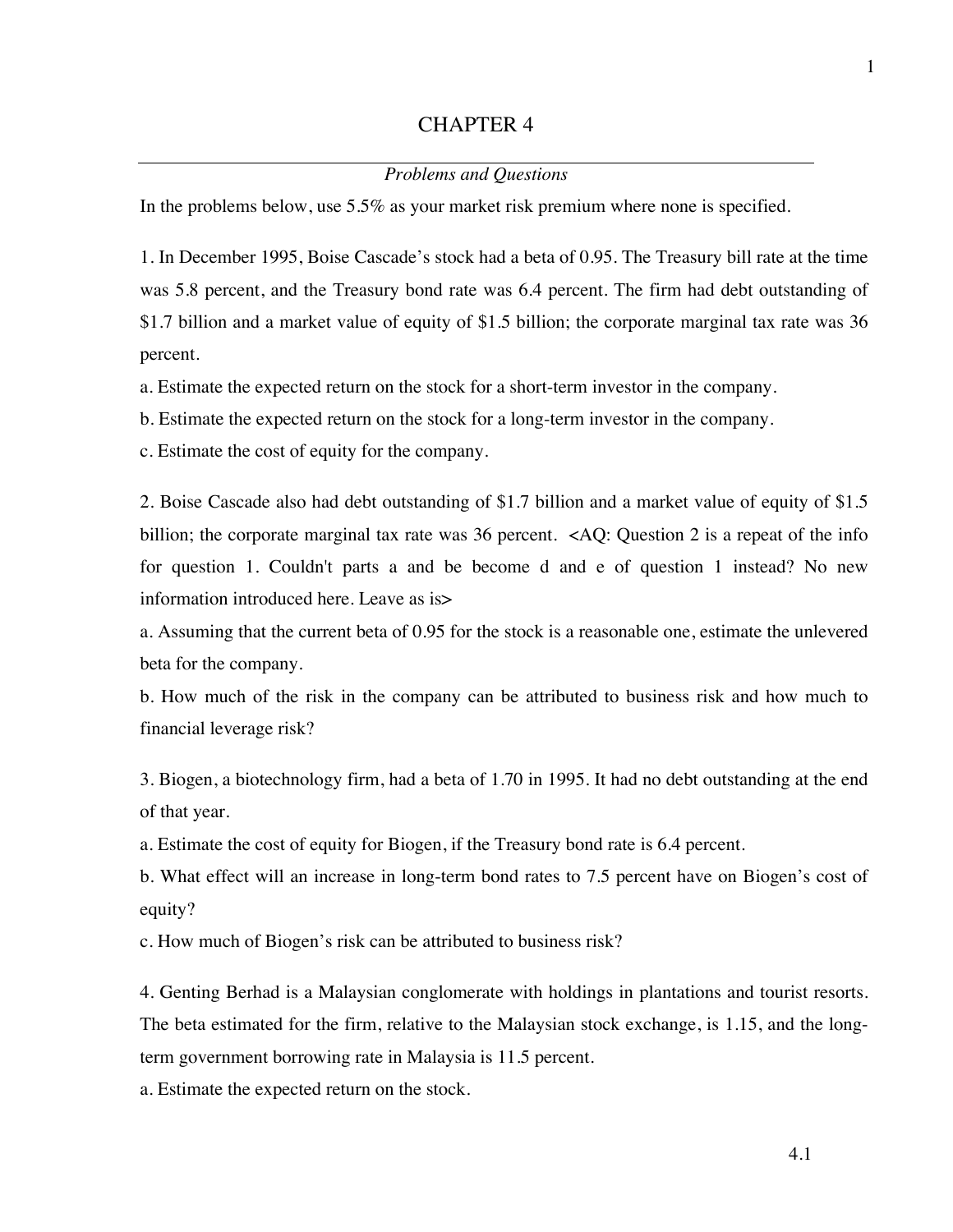b. If you were an international investor, what concerns (if any) would you have about using the beta estimated relative to the Malaysian index? If you do, how would you modify the beta?

5. You have just done a regression of monthly stock returns of HeavyTech, a manufacturer of heavy machinery, on monthly market returns over the past five years and come up with the following regression:

$$
R_{\text{HeavyTechn}} = 0.5\% + 1.2R_M
$$

The variance of the stock is 50 percent, and the variance of the market is 20 percent. The current Treasure bill rate is 3 percent (it was 5 percent one year ago). The stock is currently selling for \$50, down \$4 over the past year, and has paid a dividend of \$2 during the past year and expects to pay a dividend of \$2.50 over the next year. The NYSE composite has gone down 8 percent over the past year, with a dividend yield of 3 percent. HeavyTech has a tax rate of 40 percent.

a. What is the expected return on HeavyTech over the next year?

b. What would you expect HeavyTech's price to be one year from today?

c. What would you have expected HeavyTech's stock returns to be over the past year?

d. What were the actual returns on HeavyTech over the past year?

e. HeavyTech has \$100 million in equity and \$50 million in debt. It plans to issue \$50 million in new equity and retire \$50 million in debt. Estimate the new beta.

6. Safecorp, which owns and operates grocery stores across the United States, currently has \$50 million in debt and \$100 million in equity outstanding. Its stock has a beta of 1.2. It is planning a leveraged buyout, where it will increase its debt/equity ratio of 8. If the tax rate is 40 percent, what will the beta of the equity in the firm be after the leveraged buyout?

7. Novell, which had a market value of equity of \$2 billion and a beta of 1.50, announced that it was acquiring WordPerfect, which had a market value of equity of \$1 billion and a beta of 1.30. Neither firm had any debt in its financial structure at the time of the acquisition, and the corporate tax rate was 40 percent.

a. Estimate the beta for Novell after the acquisition, assuming that the entire acquisition was financed with equity.

b. Assume that Novell had to borrow the \$1 billion to acquire WordPerfect. Estimate the beta after the acquisition.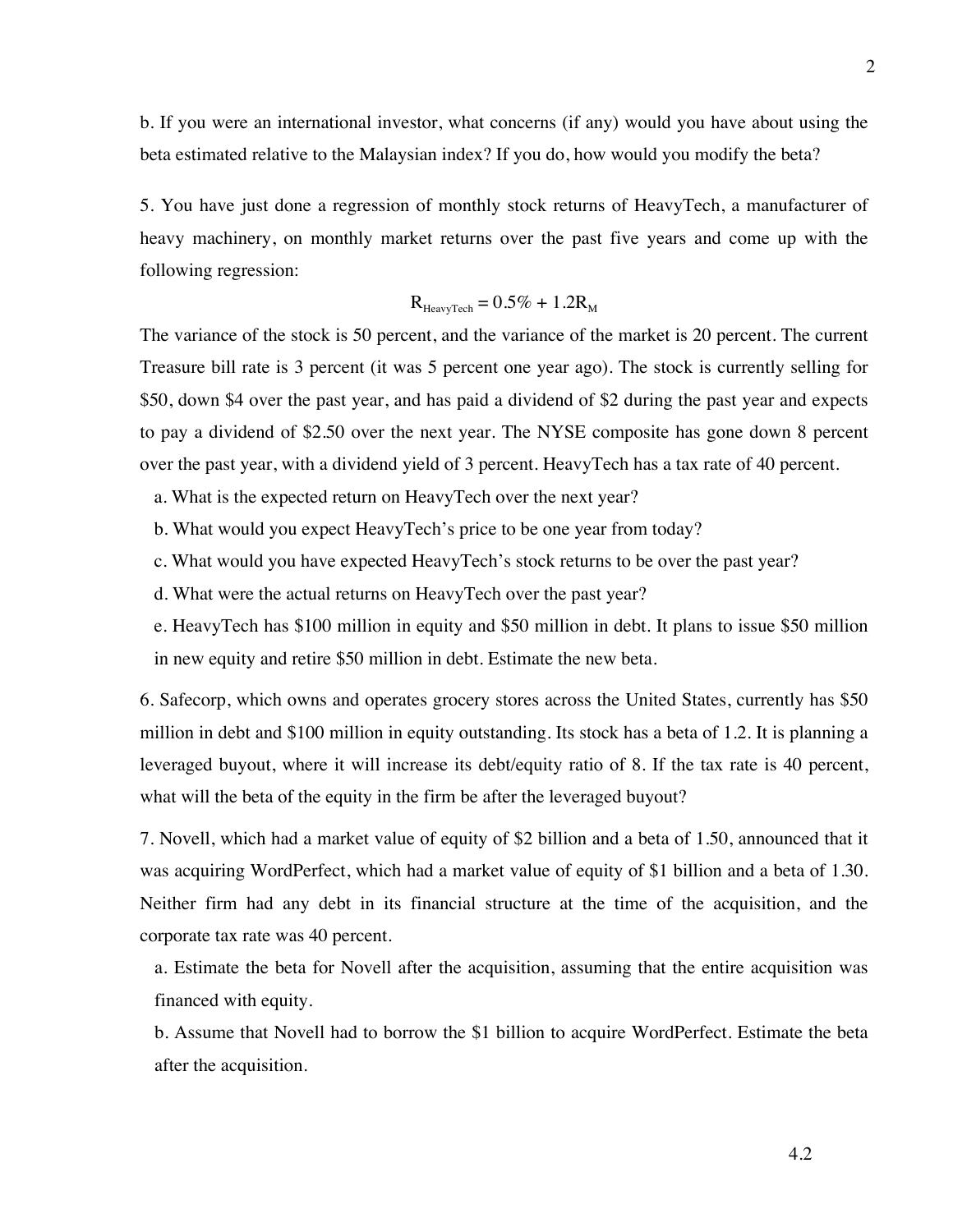| <b>Business Group</b> | Market Value of Equity | <b>Beta</b> |
|-----------------------|------------------------|-------------|
| Mainframes            | \$2.0 billion          | 1.10        |
| Personal computers    | 2.0 billion            | 1.50        |
| Software              | 1.0 billion            | 2.00        |
| Printers              | 3.0 billion            | 1.00        |

8. You are analyzing the beta for Hewlett Packard and have broken down the company into four broad business groups, with market values and betas for each group.

a. Estimate the beta for Hewlett Packard as a company. Is this beta going to be equal to the beta estimated by regressing past returns on their stock against a market index. Why or why not?

b. If the Treasury bond rate is 7.5 percent, estimate the cost of equity for Hewlett Packard. Estimate the cost of equity for each division. Which cost of equity would you use to value the printer division?

c. Assume that HP divests itself of the mainframe business and pays the cash out as a dividend. Estimate the beta for HP after the divestiture. (HP had \$1 billion in debt outstanding.)

9. The following table summarizes the percentage changes in operating income, percentage changes in revenue ,and betas for four pharmaceutical firms.

| Firm             |     | % Change in Rev  % Change in Operating In Beta |      |
|------------------|-----|------------------------------------------------|------|
| PharmaCorp       | 27% | 25%                                            | 1.00 |
| <b>SynerCorp</b> | 25% | 32%                                            | 1.15 |
| <b>BioMed</b>    | 23% | 36%                                            | 1.30 |
| Safemed          | 21% | 40%                                            | 1.40 |

a. Calculate the degree of operating leverage for each of these firms.

b. Use the operating leverage to explain why these firms have different betas.

10. A prominent beta estimation service reports the beta of Comcast Corporation, a major cable TV operator, to be 1.45. The service claims to use weekly returns on the stock over the prior five years and the NYSE composite as the market index to estimate betas. You replicate the regression using weekly returns over the same period and arrive at a beta estimate of 1.60. How would you reconcile the two estimates?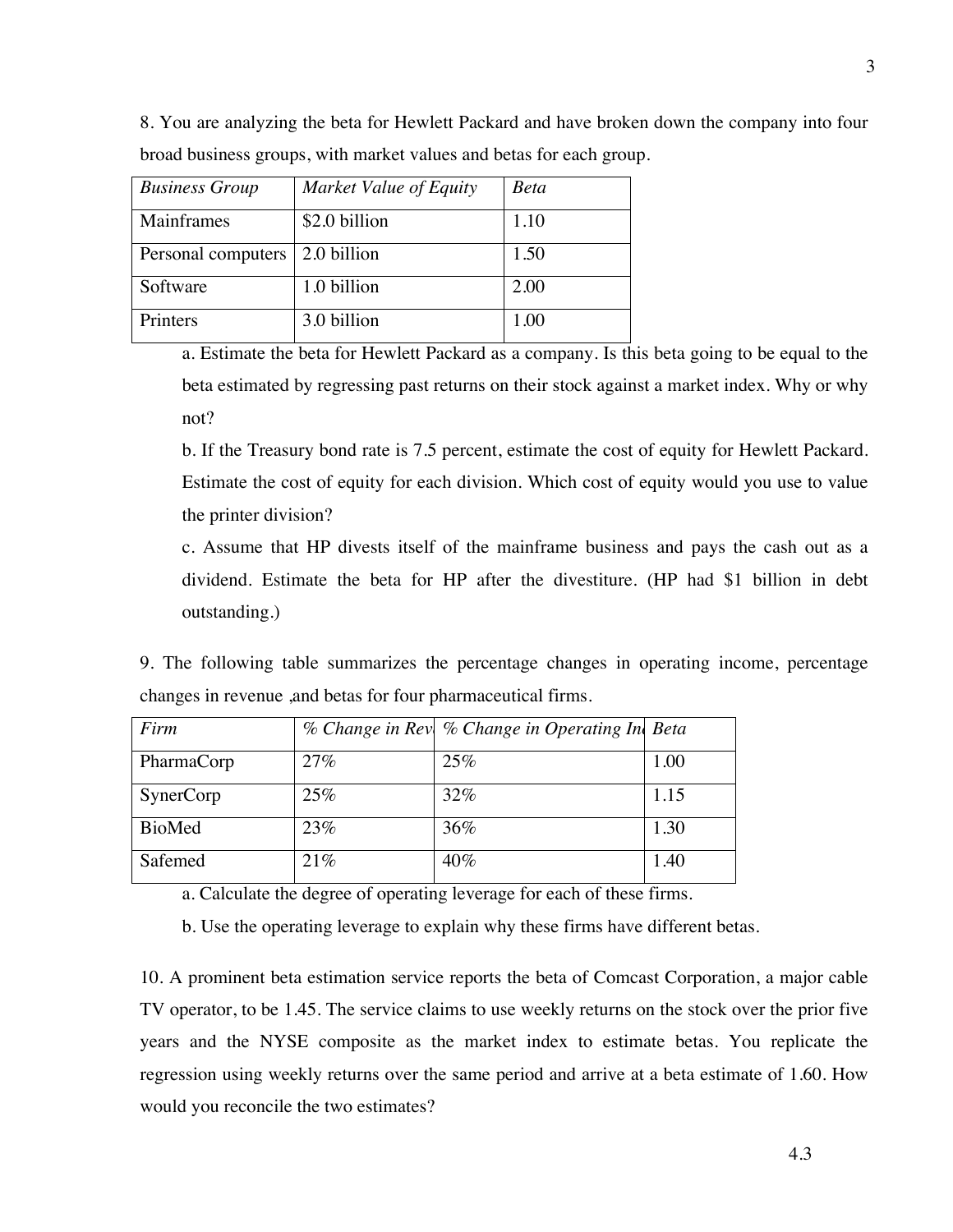11. Battle Mountain is a mining company that mines gold, silver, and copper in mines in South America, Africa, and Australia. The beta for the stock is estimated to be 0.30. Given the volatility in commodity prices, how would you explain the low beta?

12. You have collected returns on AnaDone , a large diversified manufacturing firm, and the NYSE index for five years:

| Year | <i>Returns</i> $(\% )$ | Returns<br>(%) |
|------|------------------------|----------------|
|      | for AnaDone            | for NYSE       |
| 1981 | 10%                    | 5%             |
| 1982 | 5%                     | 15%            |
| 1983 | $-5\%$                 | 8%             |
| 1984 | 20%                    | 12%            |
| 1985 | $-5\%$                 | $-5\%$         |

 $R^2 = 5\%$ 

a. Estimate the intercept (alpha) and slope (beta) of the regression.

- b. If you bought stock in AnaDone today, how much would you expect to make as a return over the next year? (The six-month Treasure bill rate is 6 percent.)
- c. Looking back over the past five years, how would you evaluate AnaDone's performance relative to the market?
- d. Assume now that you are an undiversified investor and that you have all of your money invested in AnaDone. What would be a good measure of the risk that you are taking on? How much of this risk would you be able to eliminate if you *diversify*?
- e. AnaDone is planning to sell off one of its divisions. The division under consideration has assets which comprise half of the book value of AnaDone and 20 percent of the market value. Its beta is twice the average beta for AnaDone (before divestment). What will the beta of AnaDone be after divesting this division?

13. You run a regression of monthly returns of Mapco, an oil- and gas-producing firm, on the S&P 500 Index and come up with the following output for the period 1991 to 1995. Intercept of the regression  $= 0.06\%$ *X*-coefficient of the regression  $= 0.46$ Standard error of  $X$ -coefficient =  $0.20$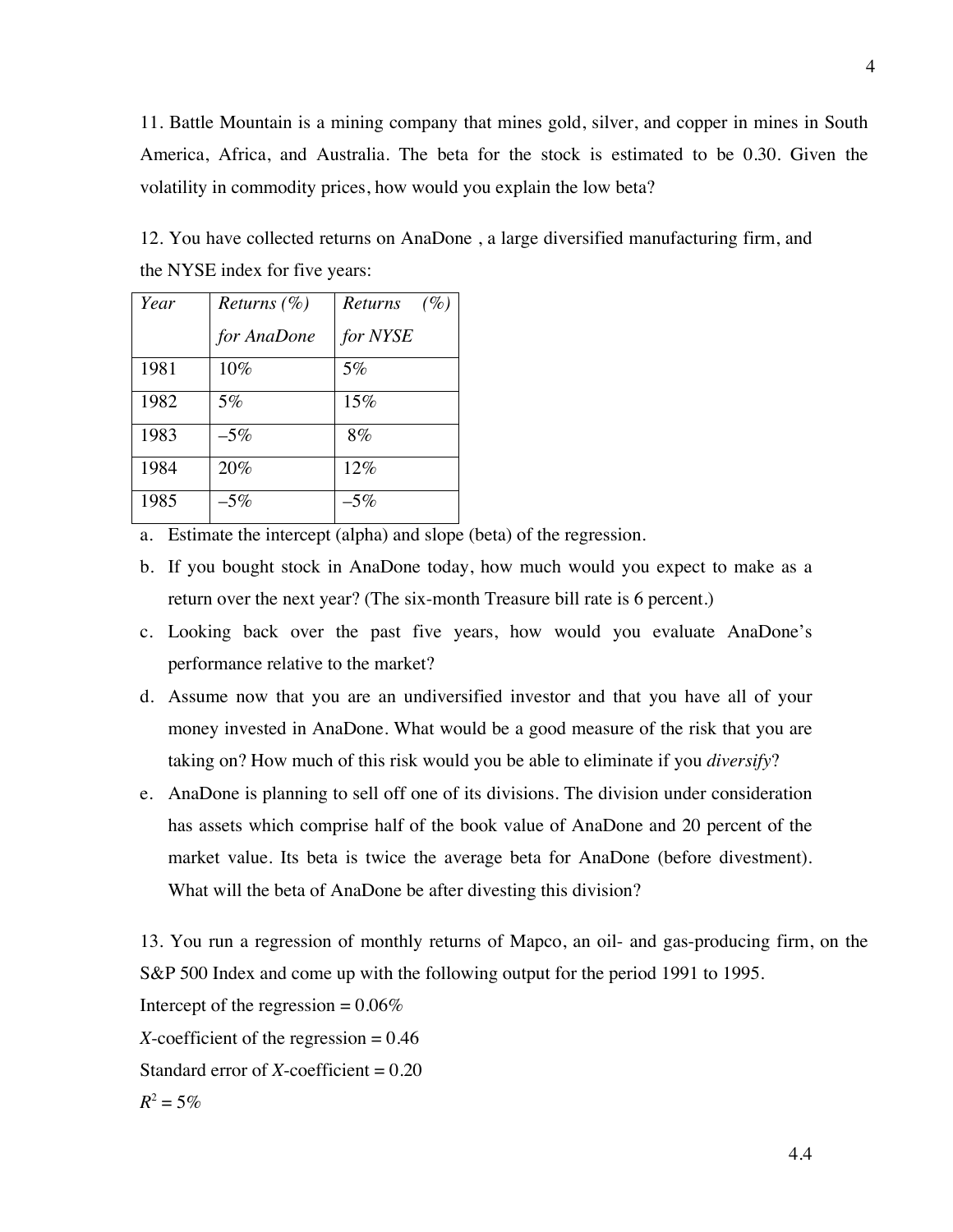There are 20 million shares outstanding, and the current market price is \$2/share. The firm has \$20 million in debt outstanding. (The firm has a tax rate of 36 percent.)

- a. What would an investor in Mapco's stock require as a return, if the Treasure bond rate is 6 percent?
- b. What proportion of this firm's risk is diversifiable?
- c. Assume now that Mapco has three divisions, of equal size (in market value terms). It plans to divest itself of one of the divisions for \$20 million in cash and acquire another for \$50 million (it will borrow \$30 million to complete this acquisition). The division it is divesting is in a business line where the average unlevered beta is 0.20, and the division it is acquiring is in a business line where the average unlevered beta is 0.80. What will the beta of Mapco be after this acquisition?

14. You have just run a regression of monthly returns of American Airlines (AMR) against the S&P 500 over the past five years. You have misplaced some of the output and are trying to derive it from what you have.

- a. You know the  $R^2$  of the regression is 0.36, and that your stock has a variance of 67 percent. The market variance is 12 percent . What is the beta of AMR?
- b. You also remember that AMR was not a very good investment during the period of the regression and that it did worse than expected (after adjusting for risk) by 0.39 percent a month for the five years of the regression. During this period, the average risk-free rate was 4.84 percent. What was the intercept on the regression?
- c. You are comparing AMR to another firm that also has an  $R^2$  of 0.48. Will the two firms have the same beta? If not, why not?

15. You have run a regression of *monthly* returns on Amgen, a large biotechnology firm, against *monthly* returns on the S&P 500 Index, and come up with the following output:

$$
R_{\text{stock}} = 3.28\% + 1.65 R_{\text{Market}} \hspace{1.5cm} R^2 = 0.20
$$

The current one-year Treasury bill rate is 4.8 percent and the current thirty-year bond rate is 6.4 percent. The firm has 265 million shares outstanding, selling for \$30 per share.

- a. What is the expected return on this stock over the next year?
- b. Would your expected return estimate change if the purpose was to get a discount rate to analyze a thirty-year capital budgeting project?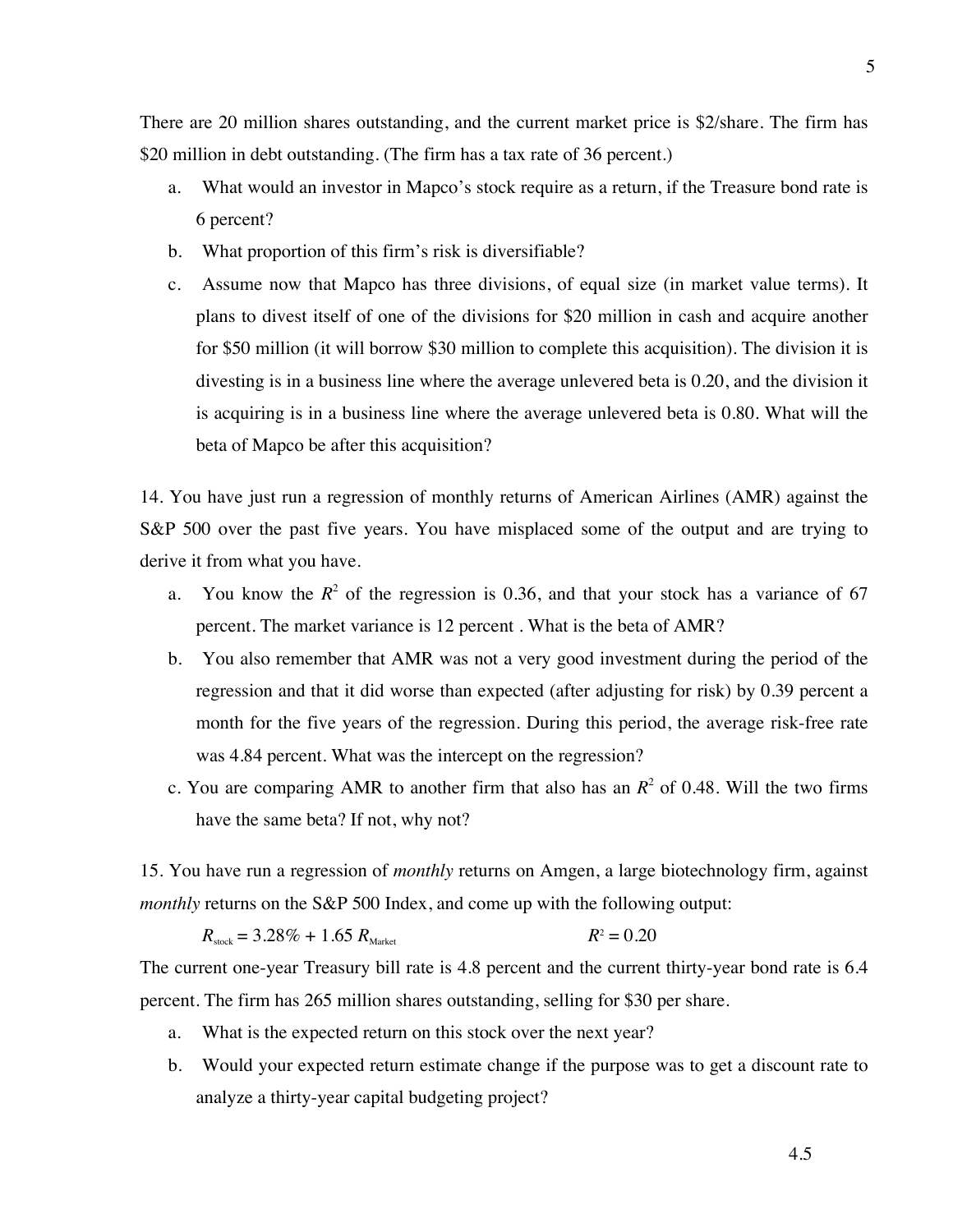c. An analyst has estimated correctly that the stock did 51.10 percent better than expected annually during the period of the regression. Can you estimate the annualized risk-free rate that she used for her estimate?

d. The firm has a debt/equity ratio of 3 percent and faces a tax rate of 40 percent. It is planning to issue \$2 billion in new debt and acquire a new business for that amount, with the same risk level as the firm's existing business. What will the beta be after the acquisition?

16. You have just run a regression of monthly returns on MAD, a newspaper and magazine publisher, against returns on the S&P 500, and arrived at the following result:

$$
R_{\rm MAD} = -0.05\% + 1.20 R_{\rm S\&P}
$$

The regression has an  $R^2$  of 22 percent. The current Treasure bill rate is 5.5 percent and the current Treasure bond rate is 6.5 percent. The risk-free rate during the period of the regression was 6 percent. Answer the following questions relating to the regression:

- a. Based on the intercept, you can conclude that the stock did
	- i. 0.05 percent worse than expected on a monthly basis, during the regression.
	- ii. 0.05 percent better than expected on a monthly basis during the period of the regression.
	- iii. 1.25 percent better than expected on a monthly basis during the period of the regression.
	- iv. 1.25 percent worse than expected on a monthly basis during the period of the regression.
	- v. None of the above.
- b. You now realize that MAD went through a major restructuring at the end of last month (which was the last month of your regression), and made the following changes:
	- The firm sold off its magazine division, which had an unlevered beta of 0.6, for \$20 million.
	- It borrowed an additional \$20 million, and bought back stock worth \$40 million.

After the sale of the division and the share repurchase, MAD had \$40 million in debt and \$120 million in equity outstanding. If the firm's tax rate is 40 percent, reestimate the beta after these changes.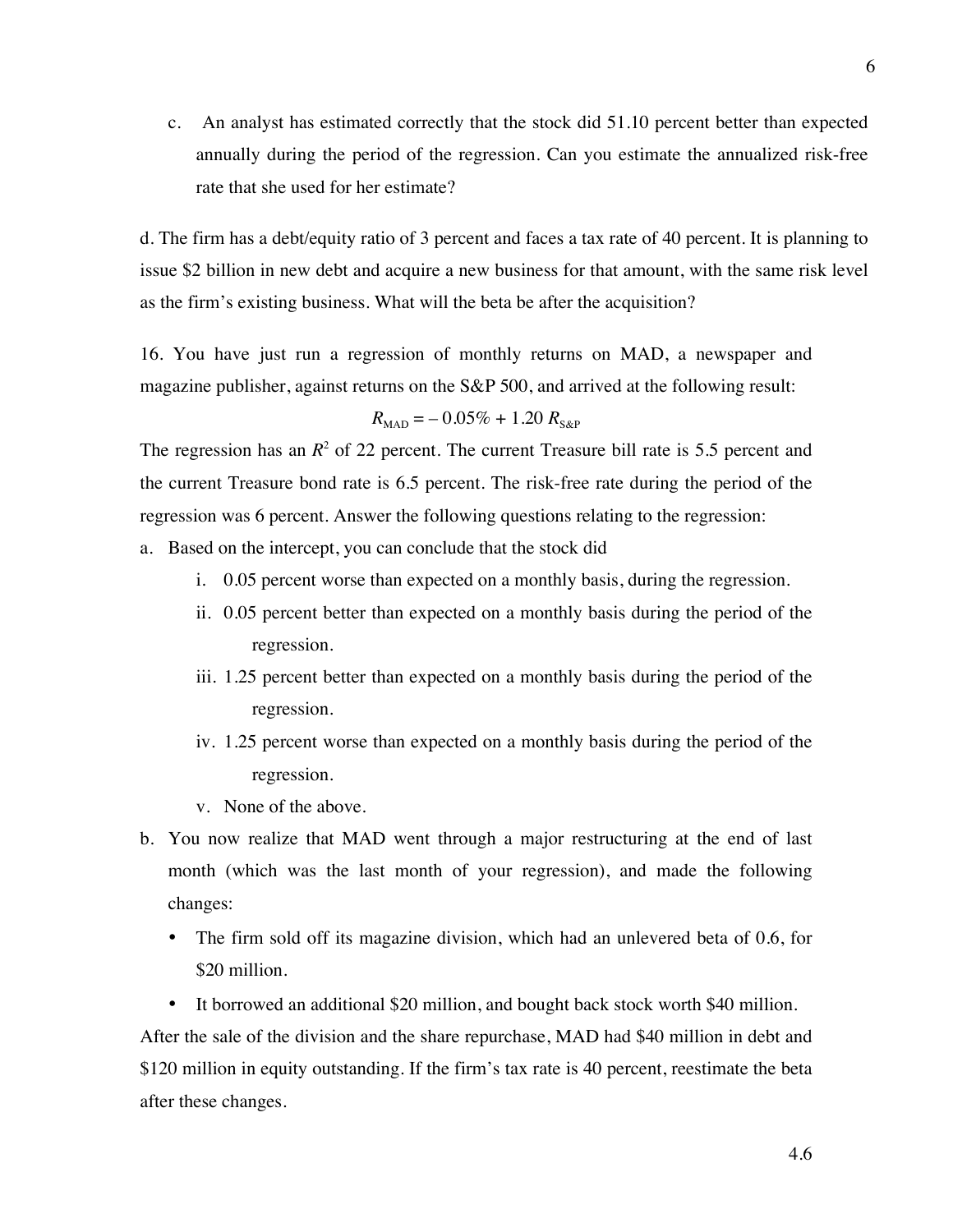17. Time Warner, the entertainment conglomerate, has a beta of 1.61. Part of the reason for the high beta is the debt left over from the leveraged buyout of Time by Warner in 1989, which amounted to \$10 billion in 1995. The market value of equity at Time Warner in 1995 was also \$10 billion. The marginal tax rate was 40 percent.

a. Estimate the unlevered beta for Time Warner.

b. Estimate the effect of reducing the debt ratio by 10 percent each year for the next two years on the beta of the stock.

18. Chrysler, the automotive manufacturer, had a beta of 1.05 in 1995. It had \$13 billion in debt outstanding in that year and 355 million shares trading at \$50 per share. The firm had a cash balance of \$8 billion at the end of 1995. The marginal tax rate was 36 percent.

- a. Estimate the unlevered beta of the firm.
- b. Estimate the effect of paying out a special dividend of \$5 billion on this unlevered beta.
- c. Estimate the beta for Chrysler after the special dividend.

19. You are trying to estimate the beta of a private firm that manufactures home appliances. You have managed to obtain betas for publicly traded firms that also manufacture home appliances.

| Firm                   | <b>Beta</b> |         | Debt (in million MV of Equi |
|------------------------|-------------|---------|-----------------------------|
|                        |             |         | millions)                   |
| Black & Decker         | 1.40        | \$2,500 | \$3,000                     |
| Fedders Corp.          | 1.20        | \$5     | \$200                       |
| Maytag Corp.           | 1.20        | \$540   | \$2250                      |
| <b>National Presto</b> | 0.70        | \$8     | \$300                       |
| Whirlpool              | 1.50        | \$2900  | \$4000                      |

The private firm has a debt equity ratio of 25 percent and faces a tax rate of 40 percent. The publicly traded firms all have marginal tax rates of 40 percent, as well.

- a. Estimate the beta for the private firm.
- b. What concerns, if any, would you have about using betas of comparable firms?

20. As the result of stockholder pressure, RJR Nabisco is considering spinning off its food division. You have been asked to estimate the beta for the division and decide to do so by obtaining the beta of comparable publicly traded firms. The average beta of comparable publicly